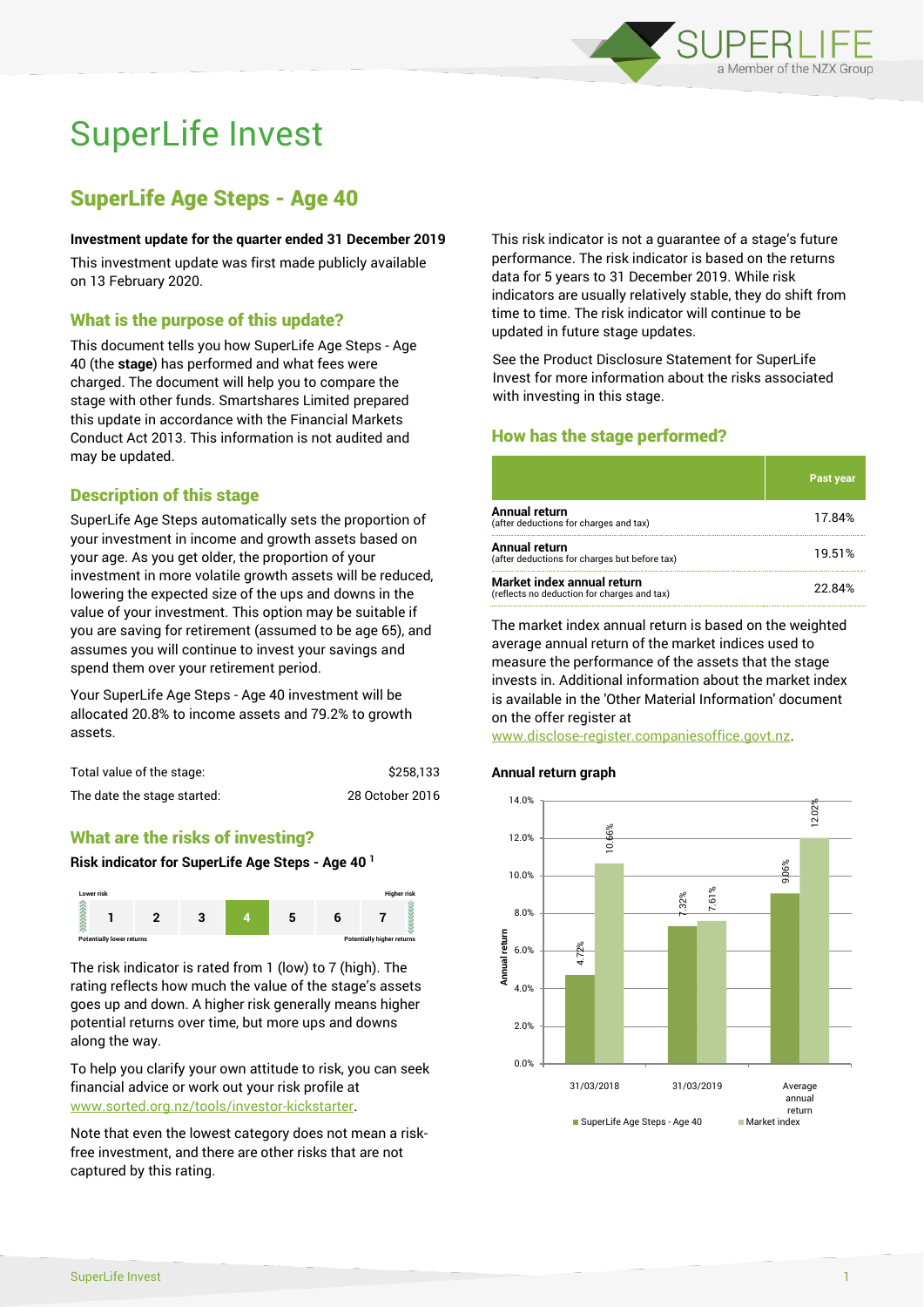

This shows the return after fund charges and tax for each year ending 31 March since the stage started. The last bar shows the average annual return since the stage started, up to 31 December 2019.

**Important:** This does not tell you how the fund will perform in the future.

Returns in this update are after tax at the highest prescribed investor rate (PIR) of tax for an individual New Zealand resident. Your tax may be lower.

# What fees are investors charged?

Investors in SuperLife Age Steps - Age 40 are charged fund charges. In the year to 31 March 2019 these were:

|                                                    | % per annum of stage's<br>net asset value |  |
|----------------------------------------------------|-------------------------------------------|--|
| <b>Total fund charges</b>                          | 0.52%                                     |  |
| Which are made up of:                              |                                           |  |
| <b>Total management and administration charges</b> | 0.52%                                     |  |
| Including:                                         |                                           |  |
| Manager's basic fee                                | 0.40%                                     |  |
| Other management and<br>administration charges     | 0.12%                                     |  |
| Other charges                                      | Dollar amount per investor                |  |
| Administration fee                                 | \$12 per annum                            |  |

Investors may also be charged individual action fees for specific actions or decisions (for example, if an investor has a financial adviser and has agreed to pay a fee to the adviser for providing financial advice). See the Product Disclosure Statement for SuperLife Invest for more information about those fees.

Small differences in fees and charges can have a big impact on your investment over the long term.

GST is included in the fund charges set out above.

# Example of how this applies to an investor

Jess had \$10,000 in the stage and did not make any further contributions. At the end of the year, Jess received a return after fund charges were deducted of \$1,784 (that is 17.84% of her initial \$10,000). Jess paid other charges of \$12. This gives Jess a total return after tax of \$1,772 for the year.

## What does the stage invest in?

#### **Actual investment mix**

This shows the types of assets that the stage invests in.



#### **Target investment mix**

This shows the mix of assets that the stage generally intends to invest in.

| <b>Asset Category</b>        | <b>Target asset mix</b> |
|------------------------------|-------------------------|
| Cash and cash equivalents    | 1.00%                   |
| New Zealand fixed interest   | 7.00%                   |
| International fixed interest | 13.00%                  |
| Australasian equities        | 20.00%                  |
| International equities       | 53.00%                  |
| Listed property              | 6.00%                   |
| Unlisted property            |                         |
| Commodities                  |                         |
| Other                        |                         |